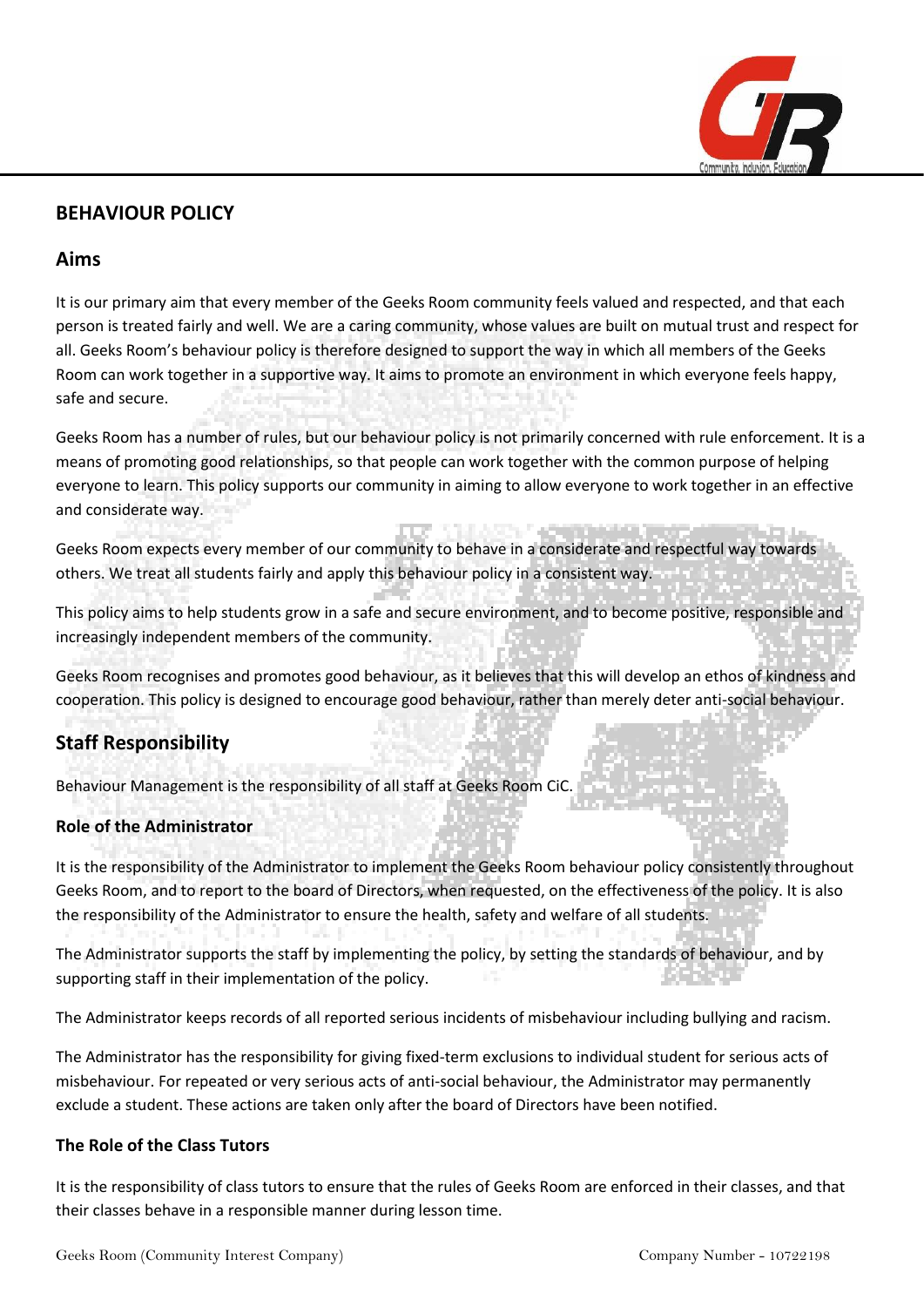Our tutors have high expectations of the students with regards to behaviour, and they strive to ensure that all students work to the best of their ability.

Tutors must be role models for the students and treat each student fairly, and enforce the classroom code consistently. The tutors treat all students in their classes with respect and understanding.

The tutor should ensure that parents are aware of repeated low level negative behaviour such as calling out or disrupting the class.

If a student misbehaves repeatedly in class, the tutor will keep a record of all such incidents. In the first instance, the tutor will deal with incidents him/herself in the normal manner. However, if misbehaviour continues, the tutor will seek help and advice from the team leader and if necessary the Administrator.

In the case where a student has a condition which leads to difficulty in adhering to standard behavioural expectations, we are able to allow for the development of individual strategies.

The tutor will report to parents and carers about the progress of each student in their class, in line with the wholeschool policy. The tutor may also contact a parent (in discussion with the board of Directors and the Administrator) if there are concerns about the behaviour or welfare of a student.

#### **The Role of Team Members**

Staff should provide a positive model of behaviour and ensure high expectations are made explicit to the students. They should inform tutors of any inappropriate behaviour.

## **The Role of Parents and Carers**

Parents and Carers agree to the Code of Conduct for Parents, Carers and Visitors and a Home School Agreement (if applicable) when enrolling their child with Geeks Room. Parents are expected to adhere to the Code of Conduct and Home School Agreement and support the actions of Geeks Room, but are able to address any queries regarding sanctions firstly to the class tutor, then to the Administrator.

Geeks Room collaborates actively with parents and carers, so that students receive consistent messages about how to behave at home and with us. We expect parents and carers to support their student's learning, and to cooperate with us.

## **Promoting Positive Behaviour**

Positive behaviour is celebrated in many ways by praise and by rewards such as certificates, stamps, stickers and postcards home. DO 10 A. I

At Geeks Room we operate a restorative approach to inappropriate behaviour which encourages student to accept responsibilities for their actions.

- The safety of the students is paramount in all situations. If a student's behaviour endangers the safety of others, the tutor will stop the activity and will prevent the student from taking part for the rest of that session. The tutor may at this point seek further support from the Administrator.
- If a student repeatedly acts in a way that disrupts or upsets others, the tutor will seek further support from the Administrator. The tutor will contact the student's parents or carers and will seek an appointment in order to discuss the situation, with a view to improving the behaviour of the student.
- Geeks Room does not tolerate bullying of any kind. If we discover that an act of bullying or intimidation has taken place, we will act immediately to stop any further occurrences of such behaviour. While it is very